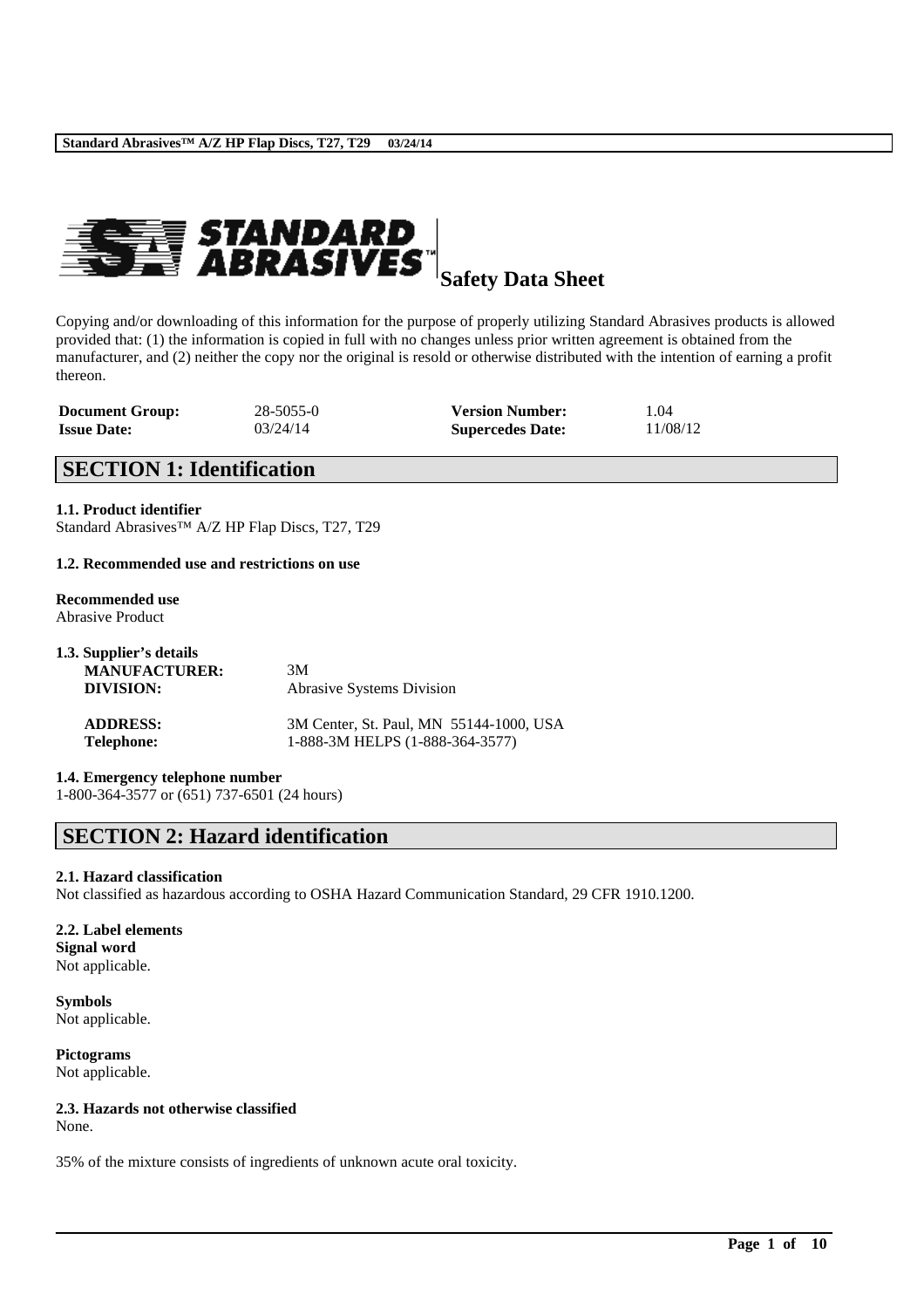# **SECTION 3: Composition/information on ingredients**

| Ingredient                           | <b>C.A.S. No.</b> | $%$ by Wt    |
|--------------------------------------|-------------------|--------------|
| Aluminum Oxide Mineral (non-fibrous) | 1344-28-1         | $5 - 25$     |
| Zirconium Oxide Mineral              | 1314-23-4         | $2 - 10$     |
| Filler                               | 13983-17-0        | $2 - 10$     |
| Filler                               | 1317-65-3         | $1 - 5$      |
| Inorganic Fluoride                   | 14075-53-7        | $1 - 8$      |
| Inorganic Fluoride                   | 15096-52-3        | $0.5 - 5$    |
| Filler                               | 7727-43-7         | $1 - 5$      |
| Titanium Dioxide                     | 13463-67-7        | $0.2 - 2$    |
| Silica                               | 7631-86-9         | $0.01 - 1.5$ |
| <b>Cured Resin</b>                   | Mixture           | $10 - 30$    |
| Fiberglass Plate                     | Mixture           | $20 - 25$    |

# **SECTION 4: First aid measures**

#### **4.1. Description of first aid measures**

#### **Inhalation:**

Remove person to fresh air. If you feel unwell, get medical attention.

#### **Skin Contact:**

Wash with soap and water. If signs/symptoms develop, get medical attention.

#### **Eye Contact:**

Flush with large amounts of water. Remove contact lenses if easy to do. Continue rinsing. If signs/symptoms persist, get medical attention.

#### **If Swallowed:**

No need for first aid is anticipated.

#### **4.2. Most important symptoms and effects, both acute and delayed**

See Section 11.1. Information on toxicological effects.

# **4.3. Indication of any immediate medical attention and special treatment required**

Not applicable

## **SECTION 5: Fire-fighting measures**

#### **5.1. Suitable extinguishing media**

In case of fire: Use a fire fighting agent suitable for ordinary combustible material such as water or foam to extinguish.

\_\_\_\_\_\_\_\_\_\_\_\_\_\_\_\_\_\_\_\_\_\_\_\_\_\_\_\_\_\_\_\_\_\_\_\_\_\_\_\_\_\_\_\_\_\_\_\_\_\_\_\_\_\_\_\_\_\_\_\_\_\_\_\_\_\_\_\_\_\_\_\_\_\_\_\_\_\_\_\_\_\_\_\_\_\_\_\_\_\_

# **5.2. Special hazards arising from the substance or mixture**

None inherent in this product.

### **Hazardous Decomposition or By-Products**

**Substance**<br> **Carbon monoxide**<br> **Carbon monoxide**<br> **Carbon monoxide** 

During Combustion Carbon dioxide During Combustion

## **5.3. Special protective actions for fire-fighters**

No unusual fire or explosion hazards are anticipated.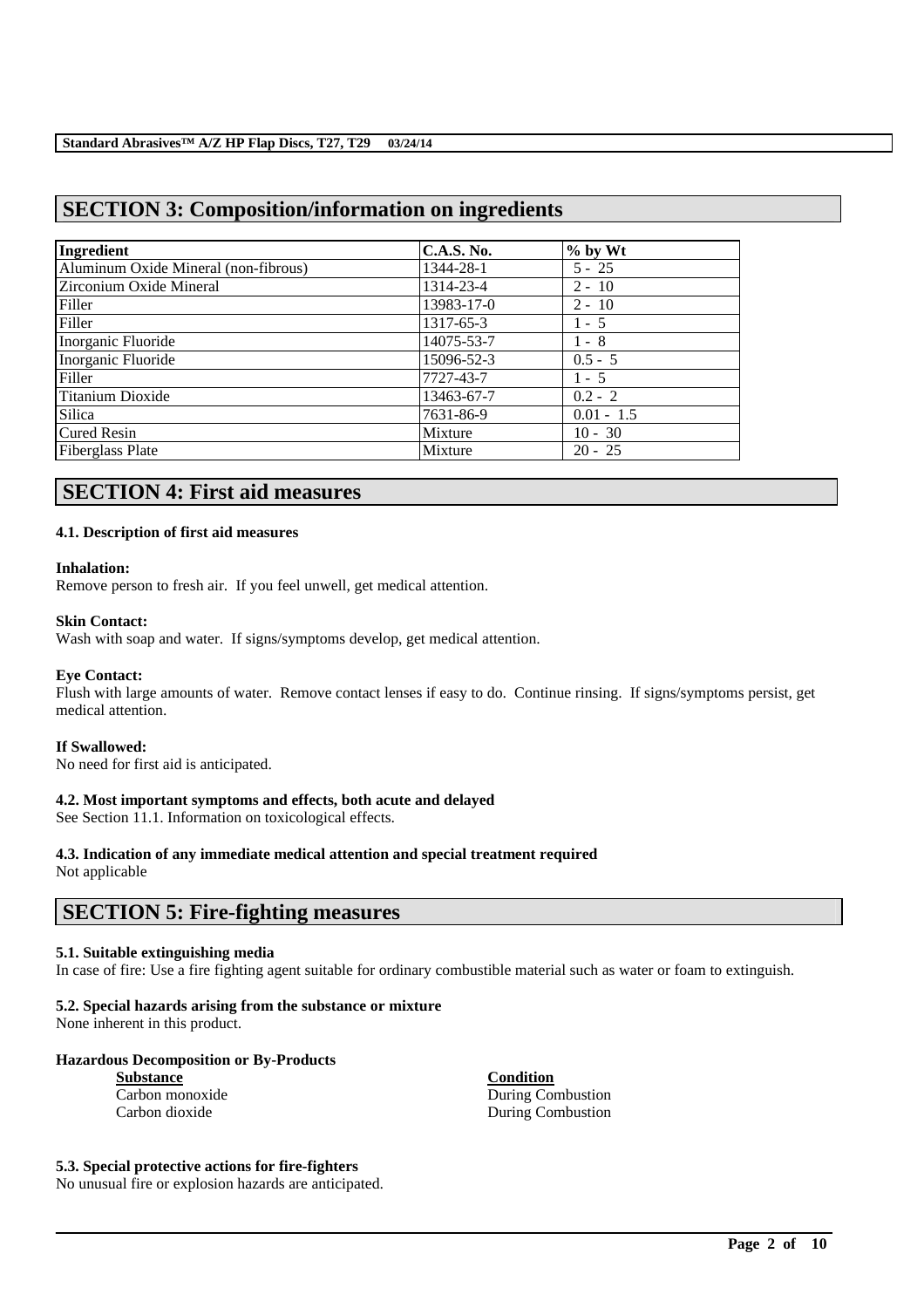# **SECTION 6: Accidental release measures**

## **6.1. Personal precautions, protective equipment and emergency procedures**

Observe precautions from other sections.

## **6.2. Environmental precautions**

Avoid release to the environment.

## **6.3. Methods and material for containment and cleaning up**

Not applicable.

# **SECTION 7: Handling and storage**

## **7.1. Precautions for safe handling**

For industrial or professional use only. Avoid breathing of dust created by sanding, grinding or machining. Avoid release to the environment. Combustible dust may form by action of this product on another material (substrate). Dust generated from the substrate during use of this product may be explosive if in sufficient concentration with an ignition source. Dust deposits should not be allowed to accumulate on surfaces because of the potential for secondary explosions.

## **7.2. Conditions for safe storage including any incompatibilities**

No special storage requirements.

# **SECTION 8: Exposure controls/personal protection**

## **8.1. Control parameters**

## **Occupational exposure limits**

| Ingredient                    | <b>C.A.S. No.</b> | Agency       | Limit type                         | <b>Additional Comments</b> |
|-------------------------------|-------------------|--------------|------------------------------------|----------------------------|
| ZIRCONIUM COMPOUNDS           | 1314-23-4         | Amer Conf of | TWA(as Zr):5                       |                            |
|                               |                   | Gov. Indust. | $mg/m3$ ; $STEL(as Zr)$ : 10 mg/m3 |                            |
|                               |                   | Hyg.         |                                    |                            |
| <b>ZIRCONIUM COMPOUNDS</b>    | 1314-23-4         | US Dept of   | TWA(as $Zr$ ):5 mg/m3              |                            |
|                               |                   | Labor - OSHA |                                    |                            |
| Filler                        | 1317-65-3         | US Dept of   | TWA(as total dust):15              |                            |
|                               |                   | Labor - OSHA | mg/m3;TWA(respirable               |                            |
|                               |                   |              | fraction): $5 \text{ mg/m}$ 3      |                            |
| Aluminum Oxide Mineral (non-  | 1344-28-1         | Chemical     | TWA:1 fiber/cc                     |                            |
| fibrous)                      |                   | Manufacturer |                                    |                            |
|                               |                   | Rec Guid     |                                    |                            |
| Aluminum Oxide Mineral (non-  | 1344-28-1         | US Dept of   | TWA(as total dust):15              |                            |
| fibrous)                      |                   | Labor - OSHA | mg/m3;TWA(respirable               |                            |
|                               |                   |              | fraction):5 mg/m3                  |                            |
| Aluminum, insoluble compounds | 1344-28-1         | Amer Conf of | TWA(respirable fraction):1         |                            |
|                               |                   | Gov. Indust. | mg/m3                              |                            |
|                               |                   | Hyg.         |                                    |                            |
| <b>Titanium Dioxide</b>       | 13463-67-7        | Amer Conf of | $TWA:10$ mg/m $3$                  |                            |
|                               |                   | Gov. Indust. |                                    |                            |
|                               |                   | Hyg.         |                                    |                            |
| <b>Titanium Dioxide</b>       | 13463-67-7        | Chemical     | TWA(as respirable dust):5          |                            |
|                               |                   | Manufacturer | mg/m3                              |                            |
|                               |                   | Rec Guid     |                                    |                            |
| <b>Titanium Dioxide</b>       | 13463-67-7        | US Dept of   | TWA(as total dust):15 mg/m3        |                            |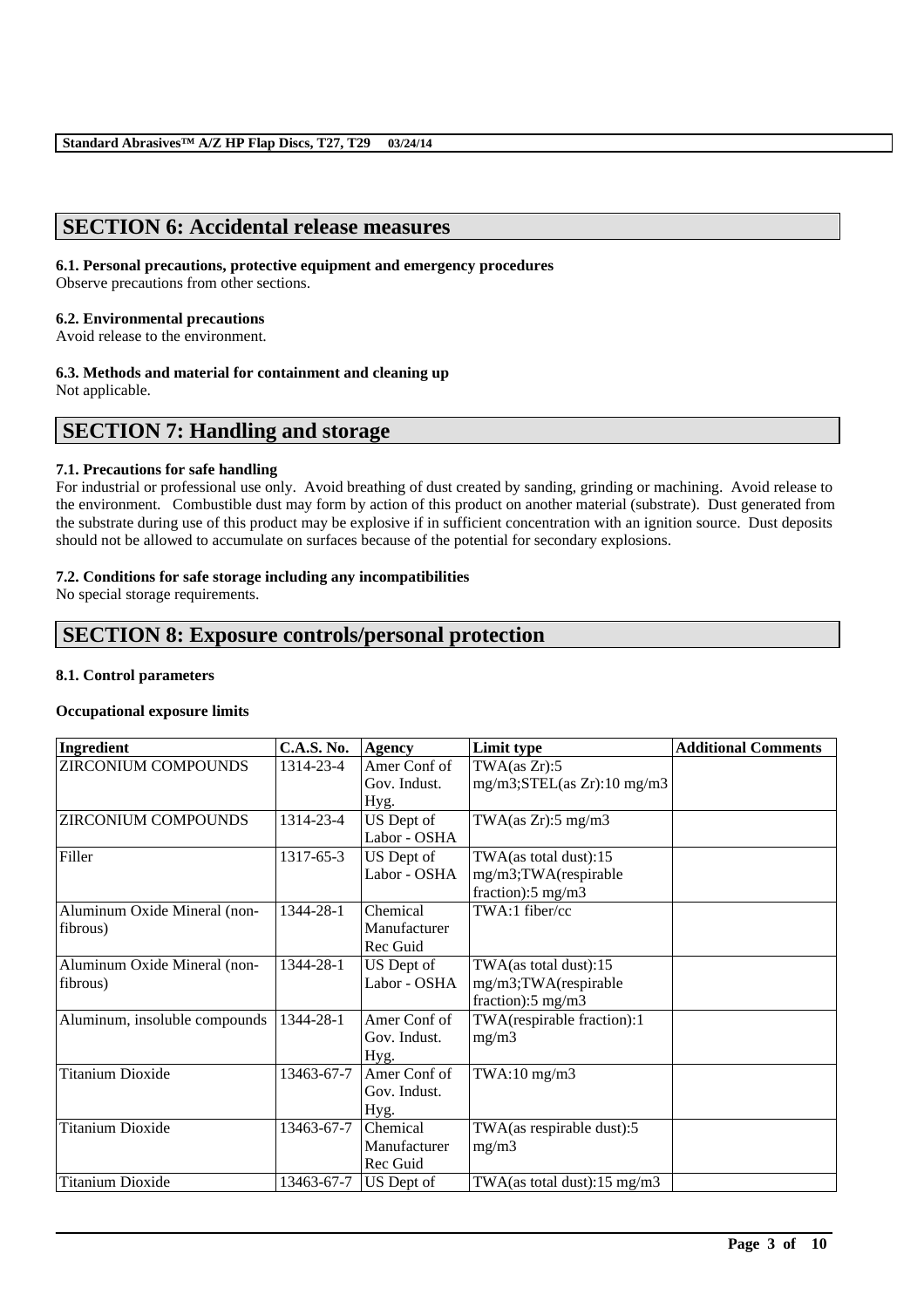|                               |            | Labor - OSHA |                                |  |
|-------------------------------|------------|--------------|--------------------------------|--|
| Aluminum, insoluble compounds | 15096-52-3 | Amer Conf of | TWA(respirable fraction):1     |  |
|                               |            | Gov. Indust. | mg/m3                          |  |
|                               |            | Hyg.         |                                |  |
| <b>FLUORIDES</b>              | 15096-52-3 | Amer Conf of | TWA $(as F): 2.5 mg/m3$        |  |
|                               |            | Gov. Indust. |                                |  |
|                               |            | Hyg.         |                                |  |
| <b>FLUORIDES</b>              | 15096-52-3 | US Dept of   | TWA $(as dust):2.5$            |  |
|                               |            | Labor - OSHA | $mg/m3$ ; TWA(as F): 2.5 mg/m3 |  |
| Silica                        | 7631-86-9  | Chemical     | TWA(as respirable dust):3      |  |
|                               |            | Manufacturer | mg/m3                          |  |
|                               |            | Rec Guid     |                                |  |
| SILICA, AMORPHOUS             | 7631-86-9  | US Dept of   | TWA concentration:0.8          |  |
|                               |            | Labor - OSHA | $mg/m3$ ; TWA: 20 millions of  |  |
|                               |            |              | particles/cu. ft.              |  |
| Filler                        | 7727-43-7  | Amer Conf of | $TWA:10$ mg/m $3$              |  |
|                               |            | Gov. Indust. |                                |  |
|                               |            | Hyg.         |                                |  |
| Filler                        | 7727-43-7  | US Dept of   | TWA(as total dust):15          |  |
|                               |            | Labor - OSHA | mg/m3;TWA(respirable           |  |
|                               |            |              | fraction): $5 \text{ mg/m}$ 3  |  |

Amer Conf of Gov. Indust. Hyg. : American Conference of Governmental Industrial Hygienists

American Indust. Hygiene Assoc : American Industrial Hygiene Association

US Dept of Labor - OSHA : United States Department of Labor - Occupational Safety and Health Administration

TWA: Time-Weighted-Average

STEL: Short Term Exposure Limit

CEIL: Ceiling

#### **8.2. Exposure controls**

#### **8.2.1. Engineering controls**

Provide appropriate local exhaust ventilation for sanding, grinding or machining. Use general dilution ventilation and/or local exhaust ventilation to control airborne exposures to below relevant Exposure Limits and/or control dust/fume/gas/mist/vapors/spray. If ventilation is not adequate, use respiratory protection equipment. Provide local exhaust at process emission sources to control exposure near the source and to prevent the escape of dust into the work area. Ensure that

dust-handling systems (such as exhaust ducts, dust collectors, vessels, and processing equipment) are designed in a manner to prevent the escape of dust into the work area (i.e., there is no leakage from the equipment).

### **8.2.2. Personal protective equipment (PPE)**

#### **Eye/face protection**

To minimize the risk of injury to face and eyes, always wear eye and face protection when working at sanding or grinding operations or when near such operations. Select and use eye/face protection to prevent contact based on the results of an exposure assessment. The following eye/face protection(s) are recommended: Safety Glasses with side shields

#### **Skin/hand protection**

Wear appropriate gloves to minimize risk of injury to skin from contact with dust or physical abrasion from grinding or sanding.

#### **Respiratory protection**

Assess exposure concentrations of all materials involved in the work process. Consider material being abraded when determining the appropriate respiratory protection. Select and use appropriate respirators to prevent inhalation overexposure.

Chemical Manufacturer Rec Guid : Chemical Manufacturer's Recommended Guidelines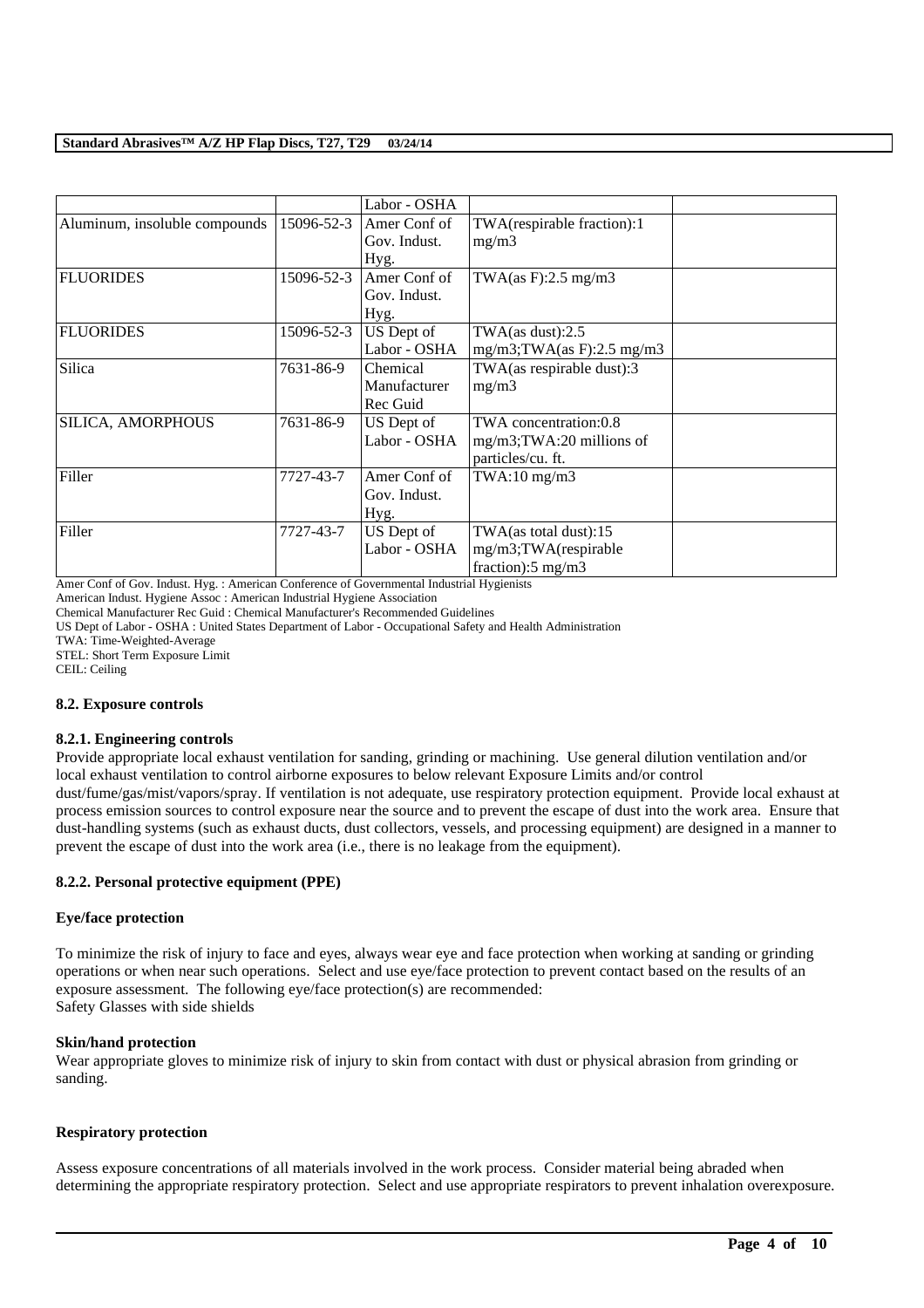### **Standard Abrasives™ A/Z HP Flap Discs, T27, T29 03/24/14**

An exposure assessment may be needed to decide if a respirator is required. If a respirator is needed, use respirators as part of a full respiratory protection program. Based on the results of the exposure assessment, select from the following respirator type(s) to reduce inhalation exposure:

\_\_\_\_\_\_\_\_\_\_\_\_\_\_\_\_\_\_\_\_\_\_\_\_\_\_\_\_\_\_\_\_\_\_\_\_\_\_\_\_\_\_\_\_\_\_\_\_\_\_\_\_\_\_\_\_\_\_\_\_\_\_\_\_\_\_\_\_\_\_\_\_\_\_\_\_\_\_\_\_\_\_\_\_\_\_\_\_\_\_

Half facepiece or full facepiece air-purifying respirator suitable for particulates

For questions about suitability for a specific application, consult with your respirator manufacturer.

## **SECTION 9: Physical and chemical properties**

### **9.1. Information on basic physical and chemical properties**

| <b>General Physical Form:</b>                 | Solid                  |
|-----------------------------------------------|------------------------|
| Odor, Color, Grade:                           | Solid Abrasive Product |
| <b>Odor threshold</b>                         | Not Applicable         |
| pН                                            | Not Applicable         |
| <b>Melting point</b>                          | Not Applicable         |
| <b>Boiling Point</b>                          | Not Applicable         |
| <b>Flash Point</b>                            | Not Applicable         |
| <b>Evaporation rate</b>                       | Not Applicable         |
| <b>Flammability (solid, gas)</b>              | Not Classified         |
| <b>Flammable Limits(LEL)</b>                  | Not Applicable         |
| <b>Flammable Limits(UEL)</b>                  | Not Applicable         |
| <b>Vapor Pressure</b>                         | Not Applicable         |
| <b>Vapor Density</b>                          | Not Applicable         |
| <b>Density</b>                                | Not Applicable         |
| <b>Specific Gravity</b>                       | Not Applicable         |
| <b>Solubility In Water</b>                    | Not Applicable         |
| Solubility- non-water                         | Not Applicable         |
| <b>Partition coefficient: n-octanol/water</b> | Not Applicable         |
| <b>Autoignition temperature</b>               | Not Applicable         |
| <b>Decomposition temperature</b>              | Not Applicable         |
| <b>Viscosity</b>                              | Not Applicable         |

# **SECTION 10: Stability and reactivity**

#### **10.1. Reactivity**

This material is considered to be non reactive under normal use conditions.

#### **10.2. Chemical stability**

Stable.

#### **10.3. Possibility of hazardous reactions**

Hazardous polymerization will not occur.

### **10.4. Conditions to avoid**

None known.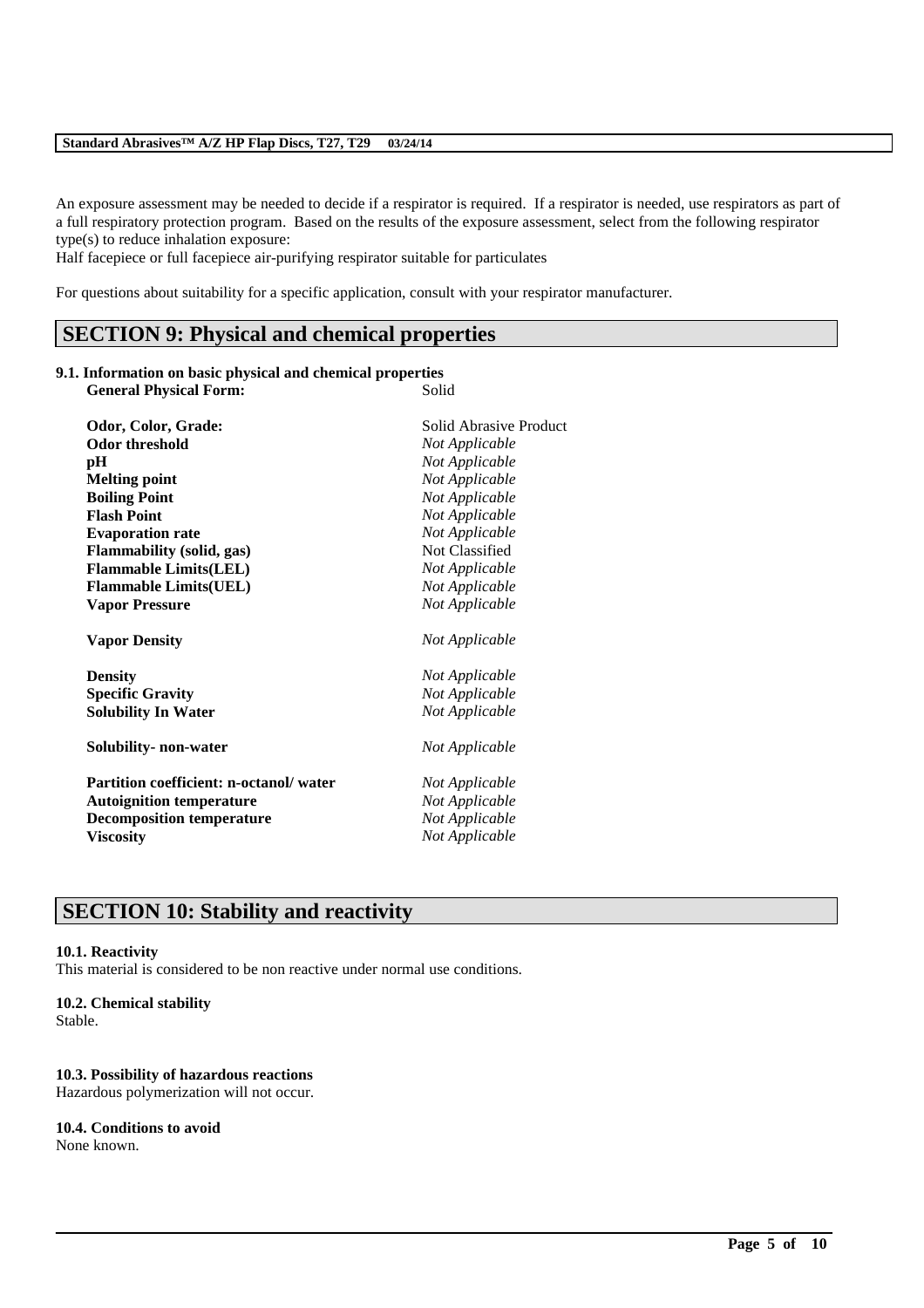#### **10.5. Incompatible materials** None known.

#### **10.6. Hazardous decomposition products Substance Condition**

None known.

Refer to section 5.2 for hazardous decomposition products during combustion.

# **SECTION 11: Toxicological information**

**The information below may not be consistent with the material classification in Section 2 if specific ingredient classifications are mandated by a competent authority. In addition, toxicological data on ingredients may not be reflected in the material classification and/or the signs and symptoms of exposure, because an ingredient may be present below the threshold for labeling, an ingredient may not be available for exposure, or the data may not be relevant to the material as a whole.**

**11.1. Information on Toxicological effects**

**Signs and Symptoms of Exposure**

**Based on test data and/or information on the components, this material may produce the following health effects:**

#### **Inhalation:**

Dust from grinding, sanding or machining may cause irritation of the respiratory system. Signs/symptoms may include cough, sneezing, nasal discharge, headache, hoarseness, and nose and throat pain.

### **Skin Contact:**

Mechanical Skin irritation: Signs/symptoms may include abrasion, redness, pain, and itching.

#### **Eye Contact:**

Mechanical eye irritation: Signs/symptoms may include pain, redness, tearing and corneal abrasion.

Dust created by grinding, sanding, or machining may cause eye irritation. Signs/symptoms may include redness, swelling, pain, tearing, and blurred or hazy vision.

#### **Ingestion:**

No health effects are expected.

#### **Carcinogenicity:**

| Ingredient                      | . NO. .<br>. .                                              | $\sim$<br>. lass<br><b>Description</b>                          | D<br>egulation:                                                  |
|---------------------------------|-------------------------------------------------------------|-----------------------------------------------------------------|------------------------------------------------------------------|
| $\sim$<br>Utanıum<br>$D10X1$ de | $-$<br>$\sim$<br>40 <sup>h</sup><br>.<br>л.<br>$\cdot$<br>. | 2 <sub>B</sub><br>carc<br>√jr<br>human<br>$\sim$<br>sible<br>'N | Cancer<br>International<br>tor<br>Research<br>on<br>eency.<br>π. |

#### **Additional Information:**

This document covers only the Standard Abrasives product. For complete assessment, when determining the degree of hazard, the material being abraded must also be considered.

This product contains titanium dioxide. Cancer of the lungs has been observed in rats that inhaled high levels of titanium dioxide. No exposure to inhaled titanium dioxide is expected during the normal handling and use of this product. Titanium dioxide was not detected when air sampling was conducted during simulated use of similar products containing titanium dioxide. Therefore, the health effects associated with titanium dioxide are not expected during the normal use of this product. **Toxicological Data**

If a component is disclosed in section 3 but does not appear in a table below, either no data are available for that endpoint or the data are not sufficient for classification.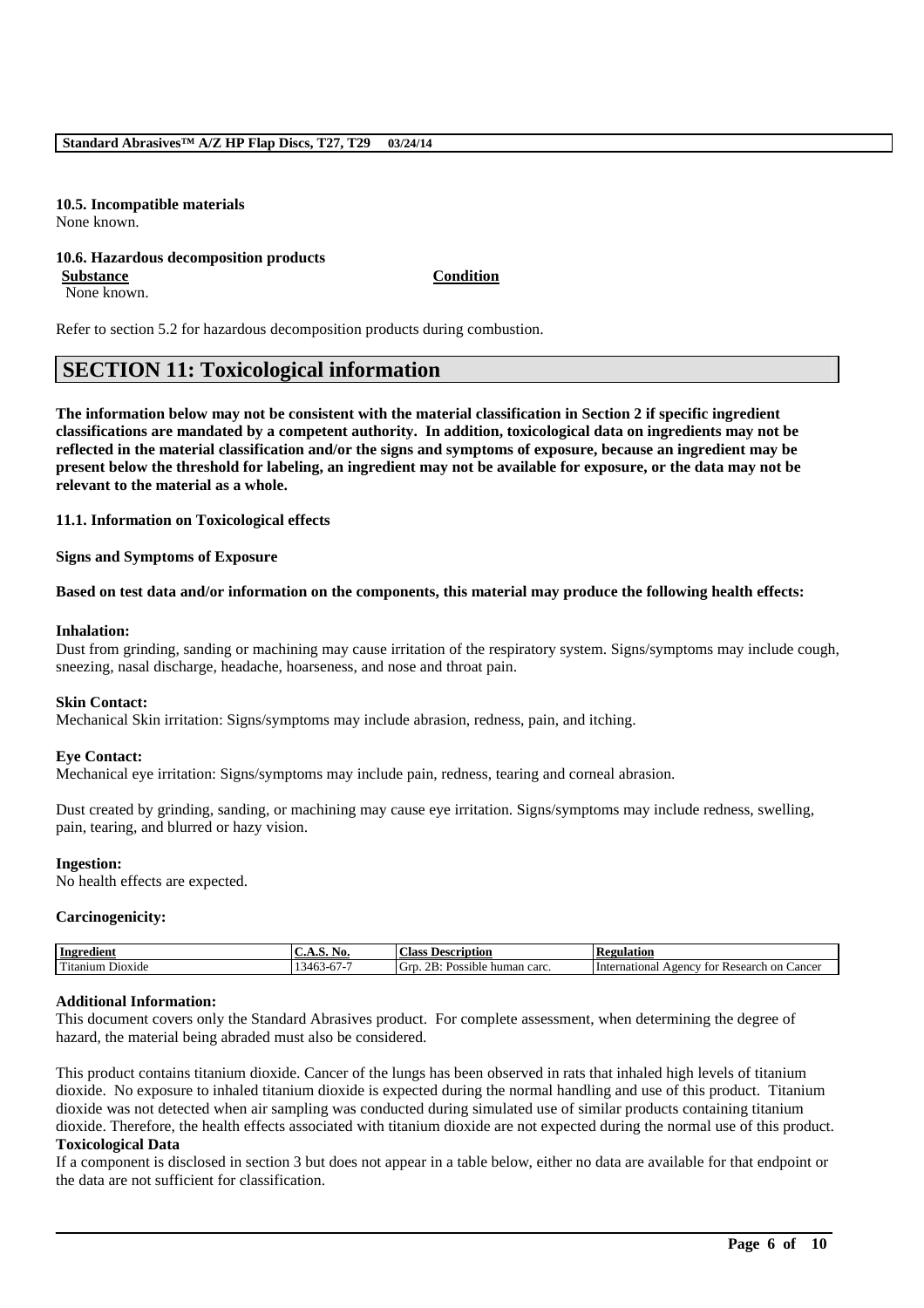## **Standard Abrasives™ A/Z HP Flap Discs, T27, T29 03/24/14**

## **Acute Toxicity**

| <b>Name</b>                          | Route       | <b>Species</b> | <b>Value</b>                                      |
|--------------------------------------|-------------|----------------|---------------------------------------------------|
| Overall product                      | Ingestion   |                | No data available; calculated $ATE > 5,000$ mg/kg |
| Aluminum Oxide Mineral (non-fibrous) | Dermal      |                | LD50 estimated to be $> 5.000$ mg/kg              |
| Aluminum Oxide Mineral (non-fibrous) | Inhalation- | Rat            | $LC50 > 2.3$ mg/l                                 |
|                                      | Dust/Mist   |                |                                                   |
|                                      | (4 hours)   |                |                                                   |
| Aluminum Oxide Mineral (non-fibrous) | Ingestion   | Rat            | $LD50 > 5,000$ mg/kg                              |
| Filler                               | Dermal      |                | LD50 estimated to be $> 5,000$ mg/kg              |
| Filler                               | Ingestion   |                | LD50 estimated to be 2,000 - 5,000 mg/kg          |
| Zirconium Oxide Mineral              | Ingestion   | Mouse          | $LD50 > 8,800$ mg/kg                              |
| Filler                               | Dermal      | Rat            | $LD50 > 2,000$ mg/kg                              |
| Filler                               | Inhalation- | Rat            | LC50 $3.0$ mg/l                                   |
|                                      | Dust/Mist   |                |                                                   |
|                                      | (4 hours)   |                |                                                   |
| Filler                               | Ingestion   | Rat            | LD50 6,450 mg/kg                                  |
| Inorganic Fluoride                   | Dermal      | Rabbit         | $LD50 > 2,100$ mg/kg                              |
| Inorganic Fluoride                   | Inhalation- | Rat            | LC50 4.5 mg/l                                     |
|                                      | Dust/Mist   |                |                                                   |
|                                      | (4 hours)   |                |                                                   |
| Inorganic Fluoride                   | Ingestion   | Rat            | LD50 $5,000$ mg/kg                                |
| Filler                               | Ingestion   | Rat            | $LD50 > 15,000$ mg/kg                             |
| <b>Titanium Dioxide</b>              | Dermal      | Rabbit         | $LD50 > 10,000$ mg/kg                             |
| <b>Titanium Dioxide</b>              | Inhalation- | Rat            | $LC50 > 6.82$ mg/l                                |
|                                      | Dust/Mist   |                |                                                   |
|                                      | (4 hours)   |                |                                                   |
| <b>Titanium Dioxide</b>              | Ingestion   | Rat            | $LD50 > 10,000$ mg/kg                             |
| Silica                               | Dermal      | Rabbit         | $LD50 > 5,000$ mg/kg                              |
| Silica                               | Inhalation- | Rat            | $LC50 > 0.691$ mg/l                               |
|                                      | Dust/Mist   |                |                                                   |
|                                      | (4 hours)   |                |                                                   |
| Silica                               | Ingestion   | Rat            | $LD50 > 5,110$ mg/kg                              |

ATE = acute toxicity estimate

### **Skin Corrosion/Irritation**

| <b>Name</b>                          | <b>Species</b> | Value                     |
|--------------------------------------|----------------|---------------------------|
| Aluminum Oxide Mineral (non-fibrous) | Rabbit         | No significant irritation |
| Filler                               | Rabbit         | No significant irritation |
| Inorganic Fluoride                   |                | Minimal irritation        |
| Titanium Dioxide                     | Rabbit         | No significant irritation |
| Silica                               | Rabbit         | No significant irritation |

## **Serious Eye Damage/Irritation**

| <b>Name</b>                          | <b>Species</b> | Value                     |
|--------------------------------------|----------------|---------------------------|
| Aluminum Oxide Mineral (non-fibrous) | Rabbit         | No significant irritation |
| Filler                               | Rabbit         | No significant irritation |
| Inorganic Fluoride                   |                | Moderate irritant         |
| Filler                               | Rabbit         | No significant irritation |
| Titanium Dioxide                     | Rabbit         | No significant irritation |
| Silica                               | Rabbit         | No significant irritation |

### **Skin Sensitization**

| Name             | <b>Species</b> | <b>Value</b>    |
|------------------|----------------|-----------------|
| Titanium Dioxide | Human          | Not sensitizing |
|                  | and            |                 |
|                  | animal         |                 |
| Silica           | Human          | Not sensitizing |
|                  | and            |                 |
|                  | animal         |                 |

## **Respiratory Sensitization**

| <b>Name</b> | $\sim$<br><b>Species</b> | 'alue |
|-------------|--------------------------|-------|
|             |                          |       |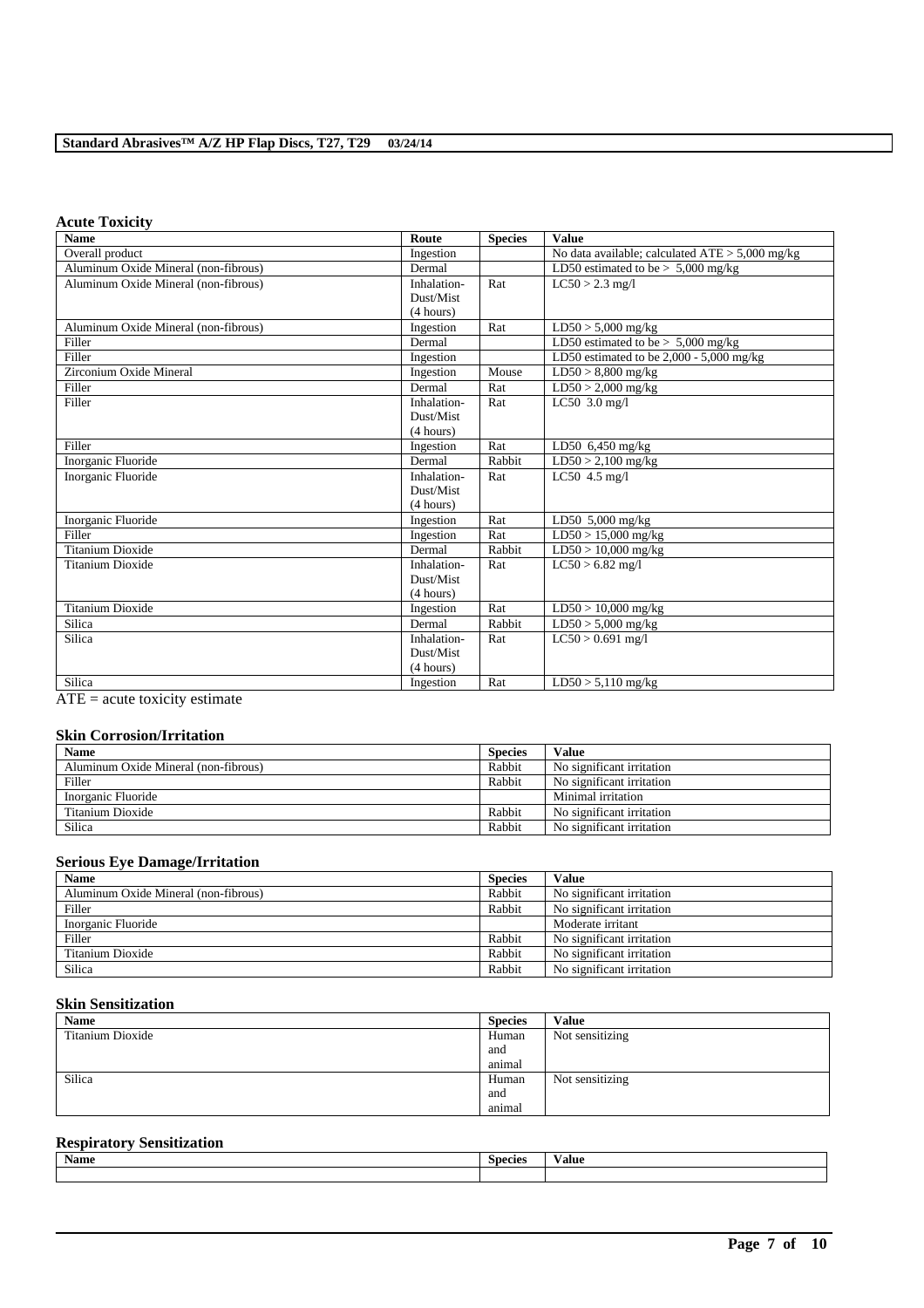## **Germ Cell Mutagenicity**

| <b>Name</b>                          | Route    | <b>Value</b>  |
|--------------------------------------|----------|---------------|
| Aluminum Oxide Mineral (non-fibrous) | In Vitro | Not mutagenic |
| Filler                               | In Vitro | Not mutagenic |
| Titanium Dioxide                     | In Vitro | Not mutagenic |
| Titanium Dioxide                     | In vivo  | Not mutagenic |
| Silica                               | In Vitro | Not mutagenic |

### **Carcinogenicity**

| <b>Name</b>                          | Route      | <b>Species</b> | <b>Value</b>                                   |
|--------------------------------------|------------|----------------|------------------------------------------------|
| Aluminum Oxide Mineral (non-fibrous) | Inhalation | Rat            | Not carcinogenic                               |
| Titanium Dioxide                     | Ingestion  | Multiple       | Not carcinogenic                               |
|                                      |            | animal         |                                                |
|                                      |            | species        |                                                |
| Titanium Dioxide                     | Inhalation | Rat            | Carcinogenic                                   |
| Silica                               | <b>Not</b> | Mouse          | Some positive data exist, but the data are not |
|                                      | Specified  |                | sufficient for classification                  |

## **Reproductive Toxicity**

## **Reproductive and/or Developmental Effects**

| <b>Name</b> | Route     | <b>Value</b>                     | <b>Species</b> | <b>Test Result</b>                 | <b>Exposure</b>                                         |
|-------------|-----------|----------------------------------|----------------|------------------------------------|---------------------------------------------------------|
| Filler      | Ingestion | Not toxic to development         | Rat            | <b>NOAEL 625</b><br>mg/kg/day      | <b>Duration</b><br>premating $&$<br>during<br>gestation |
| Silica      | Ingestion | Not toxic to female reproduction | Rat            | <b>NOAEL 509</b><br>mg/kg/day      | generation                                              |
| Silica      | Ingestion | Not toxic to male reproduction   | Rat            | <b>NOAEL 497</b><br>mg/kg/day      | generation                                              |
| Silica      | Ingestion | Not toxic to development         | Rat            | <b>NOAEL</b><br>1.350<br>mg/kg/day | during<br>organogenesi<br>s                             |

## **Target Organ(s)**

## **Specific Target Organ Toxicity - single exposure**

| <b>Name</b> | Route      | Target Organ(s)    | Value                 | <b>Species</b> | <b>Test Result</b> | Exposure        |
|-------------|------------|--------------------|-----------------------|----------------|--------------------|-----------------|
|             |            |                    |                       |                |                    | <b>Duration</b> |
| Filler      | Inhalation | respiratory system | All data are negative | Rat            | <b>NOAEL</b>       | 90 minutes      |
|             |            |                    |                       |                | $0.812 \text{ mg}$ |                 |

## **Specific Target Organ Toxicity - repeated exposure**

| <b>Name</b>                             | Route      | Target Organ(s)                        | <b>Value</b>                                                                       | <b>Species</b>         | <b>Test Result</b>            | <b>Exposure</b><br><b>Duration</b> |
|-----------------------------------------|------------|----------------------------------------|------------------------------------------------------------------------------------|------------------------|-------------------------------|------------------------------------|
| Aluminum Oxide Mineral<br>(non-fibrous) | Inhalation | pneumoconiosis  <br>pulmonary fibrosis | Some positive data exist, but the<br>data are not sufficient for<br>classification | Human                  | <b>NOAEL Not</b><br>available | occupational<br>exposure           |
| Filler                                  | Inhalation | respiratory system                     | Some positive data exist, but the<br>data are not sufficient for<br>classification | Human                  | <b>NOAEL Not</b><br>available | occupational<br>exposure           |
| Filler                                  | Inhalation | pulmonary fibrosis                     | All data are negative                                                              | Human<br>and<br>animal | <b>NOAEL Not</b><br>available |                                    |
| Inorganic Fluoride                      | Inhalation | bone, teeth, nails,<br>and/or hair     | Some positive data exist, but the<br>data are not sufficient for<br>classification |                        | <b>HHA</b>                    |                                    |
| Filler                                  | Inhalation | respiratory system                     | Some positive data exist, but the<br>data are not sufficient for<br>classification | Human                  | <b>NOAEL Not</b><br>available | occupational<br>exposure           |
| Inorganic Fluoride                      | Inhalation | bone, teeth, nails,<br>and/or hair     | Some positive data exist, but the<br>data are not sufficient for<br>classification |                        | <b>HHA</b>                    |                                    |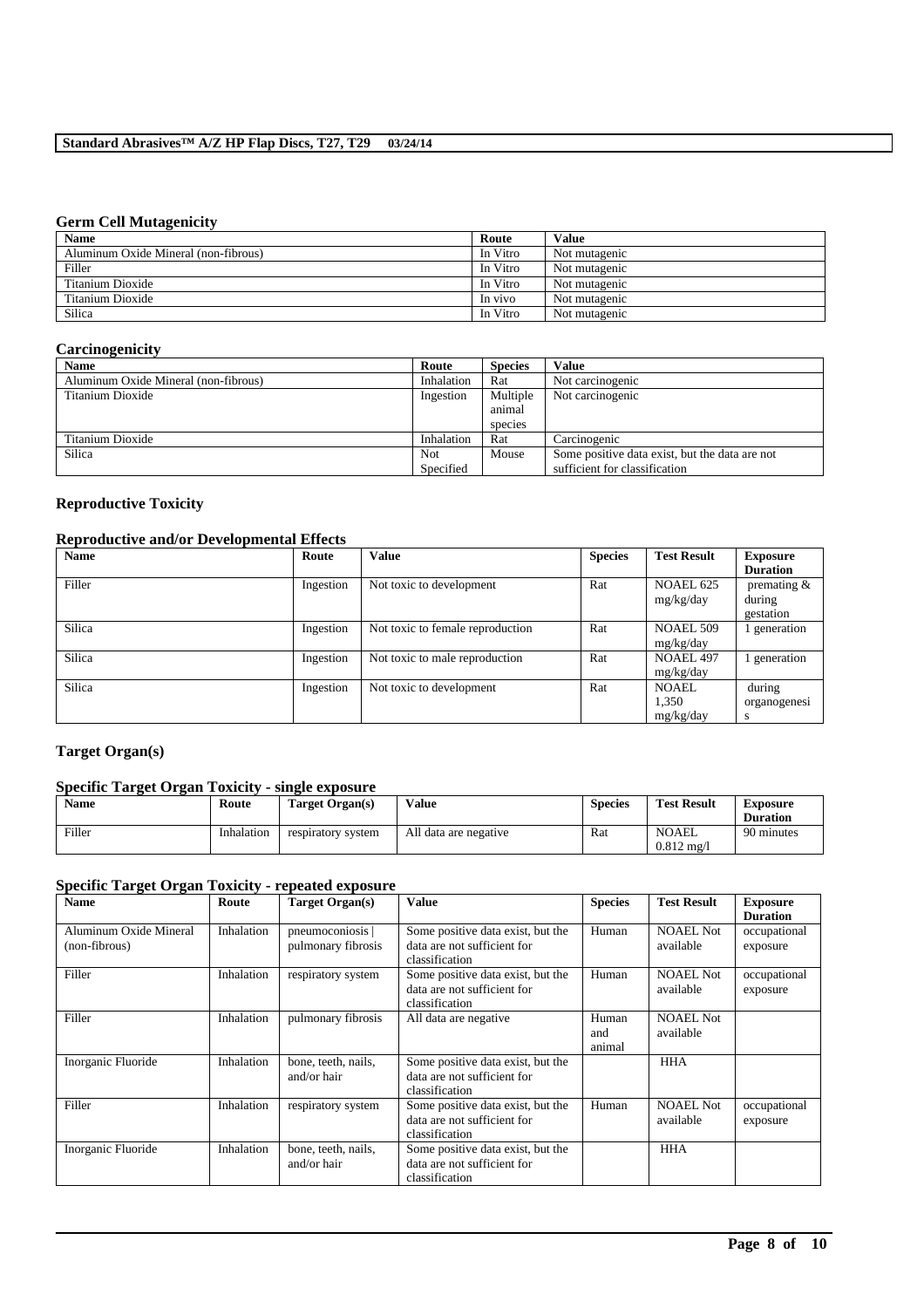### **Standard Abrasives™ A/Z HP Flap Discs, T27, T29 03/24/14**

| Filler           | Inhalation | pneumoconiosis                  | Some positive data exist, but the<br>data are not sufficient for<br>classification | Human | <b>NOAEL Not</b><br>available  | occupational<br>exposure |
|------------------|------------|---------------------------------|------------------------------------------------------------------------------------|-------|--------------------------------|--------------------------|
| Titanium Dioxide | Inhalation | respiratory system              | Some positive data exist, but the<br>data are not sufficient for<br>classification | Rat   | LOAEL.<br>$0.010 \text{ mg}/1$ | 2 years                  |
| Titanium Dioxide | Inhalation | pulmonary fibrosis              | All data are negative                                                              | Human | <b>NOAEL Not</b><br>available  | occupational<br>exposure |
| Silica           | Inhalation | respiratory system<br>silicosis | All data are negative                                                              | Human | <b>NOAEL Not</b><br>available  | occupational<br>exposure |

### **Aspiration Hazard**

|      | - -   |
|------|-------|
| Name | Value |
|      |       |

**Please contact the address or phone number listed on the first page of the SDS for additional toxicological information on this material and/or its components.**

## **SECTION 12: Ecological information**

### **Ecotoxicological information**

Please contact the address or phone number listed on the first page of the SDS for additional ecotoxicological information on this material and/or its components.

### **Chemical fate information**

Please contact the address or phone number listed on the first page of the SDS for additional chemical fate information on this material and/or its components.

## **SECTION 13: Disposal considerations**

#### **13.1. Disposal methods**

Dispose of contents/ container in accordance with the local/regional/national/international regulations.

The substrate that was abraded must be considered as a factor in the disposal method for this product. Dispose of waste product in a permitted industrial waste facility. As a disposal alternative, incinerate in a permitted waste incineration facility. Proper destruction may require the use of additional fuel during incineration processes.

### **EPA Hazardous Waste Number (RCRA):** D005 (Barium)

## **SECTION 14: Transport Information**

Not regulated per U.S. DOT, IATA or IMO.

*These transportation classifications are provided as a customer service. As the shipper YOU remain responsible for complying with all applicable laws and regulations, including proper transportation classification and packaging. The manufacturer's transportation classifications are based on product formulation, packaging, the manufacturer's policies and the manufacturer's understanding of applicable current regulations. The manufacturer does not guarantee the accuracy of this classification information. This information applies only to transportation classification and not the packaging, labeling, or marking requirements. The original Standard Abrasives package is certified for U.S. ground shipment only. If you are shipping by air or ocean, the package may not meet applicable regulatory requirements.* 

\_\_\_\_\_\_\_\_\_\_\_\_\_\_\_\_\_\_\_\_\_\_\_\_\_\_\_\_\_\_\_\_\_\_\_\_\_\_\_\_\_\_\_\_\_\_\_\_\_\_\_\_\_\_\_\_\_\_\_\_\_\_\_\_\_\_\_\_\_\_\_\_\_\_\_\_\_\_\_\_\_\_\_\_\_\_\_\_\_\_

## **SECTION 15: Regulatory information**